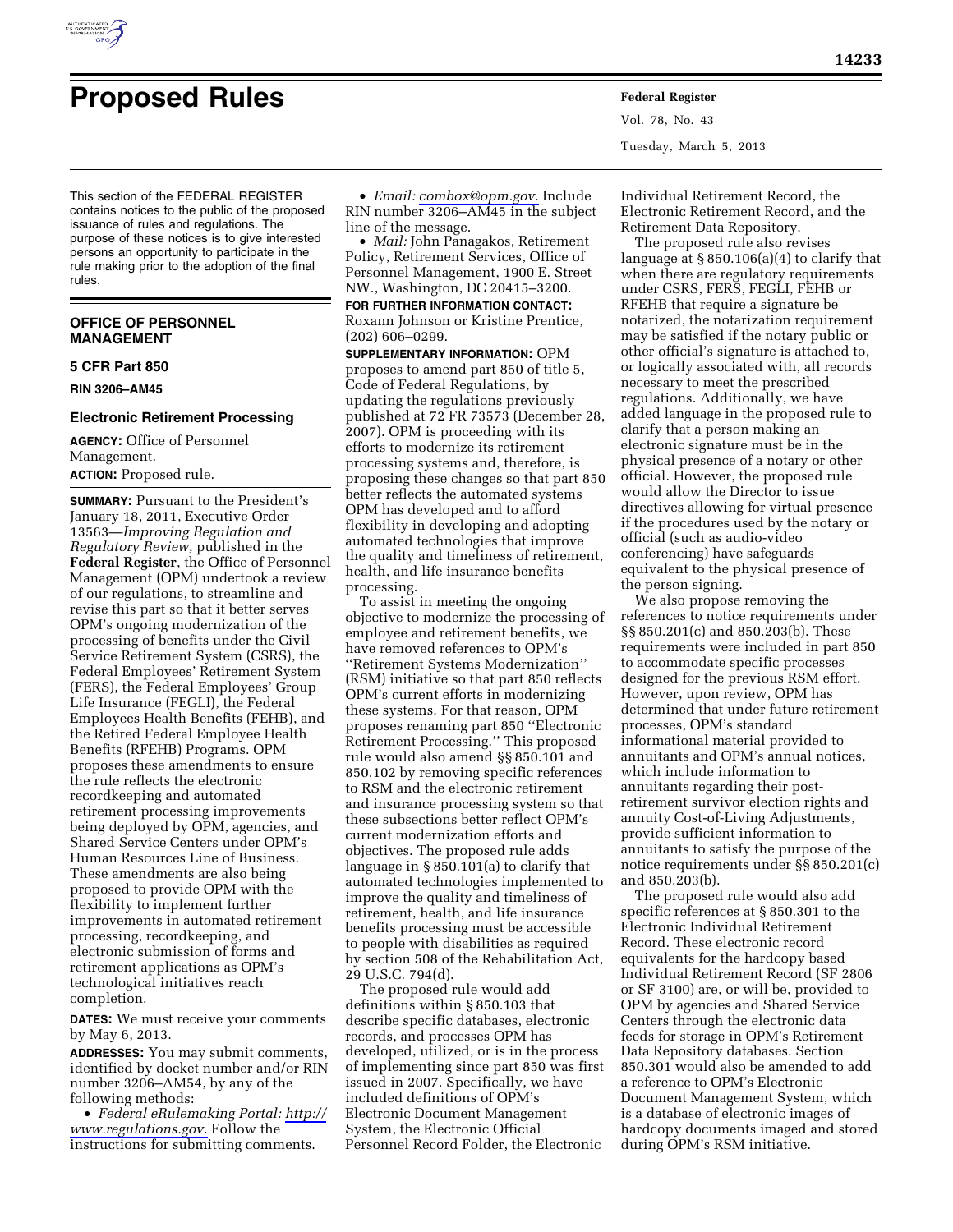Additionally, we propose removing subsection (c) from section 850.301, which requires OPM to retain documents in accordance with requirements under title 44, United States Code, after they have been imaged or converted to electronic records. Because title 44, United States Code, provides the requirements federal agencies must follow in retaining documents after they have been converted to electronic records, the additional requirements noted under § 850.301(c) regarding retention are unnecessary.

Finally, OPM has received many requests from agencies to allow them the ability to submit electronically notices of law enforcement officer, firefighter, or nuclear materials retirement coverage required by §§ 831.811(a), 831.911(a), 842.808(a), or 842.910(a). To accommodate these requests, we have included instructions under § 850.401 on how to submit these notices electronically and propose amending this section to require agencies and other entities to use this method when submitting future notices.

## **Executive Order 13563 and Executive Order 12866**

The Office of Management and Budget has reviewed this rule in accordance with E.O. 13563 and E.O. 12866.

#### **Regulatory Flexibility Act**

I certify that this regulation will not have a significant economic impact on a substantial number of small entities because the purpose of this regulation is to assist in facilitating OPM's ongoing modernization of the processing of benefits under CSRS, FERS, FEGLI, FEHB, and RFEHB.

#### **List of Subjects in 5 CFR Parts 850**

Administrative practice and procedure, Air traffic controllers, Alimony, Claims, Disability benefits, Firefighters, Government employees, Income taxes, Intergovernmental relations, Law enforcement officers, Pensions, Reporting and recordkeeping requirements, Retirement.

Office of Personnel Management.

#### **John Berry,**

#### *Director.*

For the reasons discussed in the preamble, the Office of Personnel Management is proposing to amend 5 CFR parts 850 as follows:

## **PART 850—RETIREMENT SYSTEMS MODERNIZATION**

■ 1. The authority citation for part 850 continues to read as follows:

**Authority:** 5 U.S.C. 8347; 5 U.S.C. 8461; 5 U.S.C. 8716; 5 U.S.C. 8913; sec. 9 of Pub. L. 86–724, 74 Stat. 849, 851–52 (September 8, 1960) as amended by sec. 102 of Reorganization Plan No. 2 of 1978, 92 Stat. 3781, 3783 (February 23, 1978).

■ 2. The heading for part 850 is revised as above to read as follows:

■ 3. Revise § 850.101 to read as follows:

## **§ 850.101 Purpose and scope.**

(a) The purpose of this part is to enable changes to OPM's retirement and insurance processing systems to improve the quality and timeliness of services to employees and annuitants covered by CSRS and FERS by using contemporary, automated business processes and supporting accessible technologies. By utilizing these automated processes, OPM will employ more efficient and effective business systems to respond to increased customer demand for higher levels of customer service and online self-service tools.

(b) The provisions of this part authorize exceptions from regulatory provisions that would otherwise apply to CSRS and FERS annuities and FEGLI, FEHB, and RFEHB benefits processed by or at the direction of OPM. Those regulatory provisions that would otherwise apply were established for a hardcopy based retirement and insurance benefits processing system that may eventually be phased out but which will continue to operate concurrently with OPM's modernization efforts. During the phased transition to electronic retirement and insurance processing, certain regulations that were not designed with information technology needs in mind, and which are incompatible with electronic business processes, must be set aside with respect to electronic retirement and insurance processing. The regulations set forth in this part make the transition to electronic processing possible.

(c) The provisions of this part do not affect retirement and insurance eligibility and annuity computation provisions. The provisions for capturing retirement and insurance data in an electronic format, however, may support, in some instances, more precise calculations of annuity and insurance benefits than were possible using hardcopy records.

■ 4. Revise § 850.103 to read as follows:

#### **§ 850.103 Definitions.**

In this part—

*Agency* means an Executive agency as defined in section 105 of title 5, United States Code; a legislative branch agency; a judicial branch agency; the U.S. Postal

Service; the Postal Regulatory Commission; and the District of Columbia government.

*Biometrics* means the technology that converts a unique characteristic of an individual into a digital form, which is then interpreted by a computer and compared with a digital exemplar copy of the characteristic stored in the computer. Among the unique characteristics of an individual that can be converted into a digital form are voice patterns, fingerprints, and the blood vessel patterns present on the retina of one or both eyes.

*Cryptographic control method* means an approach to authenticating identity or the authenticity of an electronic document through the use of a cipher (i.e., a pair of algorithms) which performs encryption and decryption.

*CSRS* means the Civil Service Retirement System established under subchapter III of chapter 83 of title 5, United States Code.

*Digital signature* means an electronic signature generated by means of an algorithm that ensures that the identity of the signatory and the integrity of the data can be verified. A value, referred to as the ''private key,'' is generated to produce the signature and another value, known as the ''public key,'' which is linked to but is not the same as the private key, is used to verify the signature.

*Digitized signature* means a graphical image of a handwritten signature usually created using a special computer input device (such as a digital pen and pad), which contains unique biometric data associated with the creation of each stroke of the signature (such as duration of stroke or pen pressure). A digitized signature can be verified by a comparison with the characteristics and biometric data of a known or exemplar signature image.

*Director* means the Director of the Office of Personnel Management.

*Electronic communication* means any information conveyed through electronic means and includes electronic forms, applications, elections, and requests submitted by email or any other electronic message.

*Electronic Document Management System (EDMS)* means the electronic system of images of hardcopy individual retirement records (SF 2806 and SF 3100) and other retirement-related documents.

*Electronic Official Personnel Record Folder (eOPF)* means an electronic version of the hardcopy Official Personnel Folder (OPF), providing Webenabled access for federal employees and HR staff to view eOPF documents.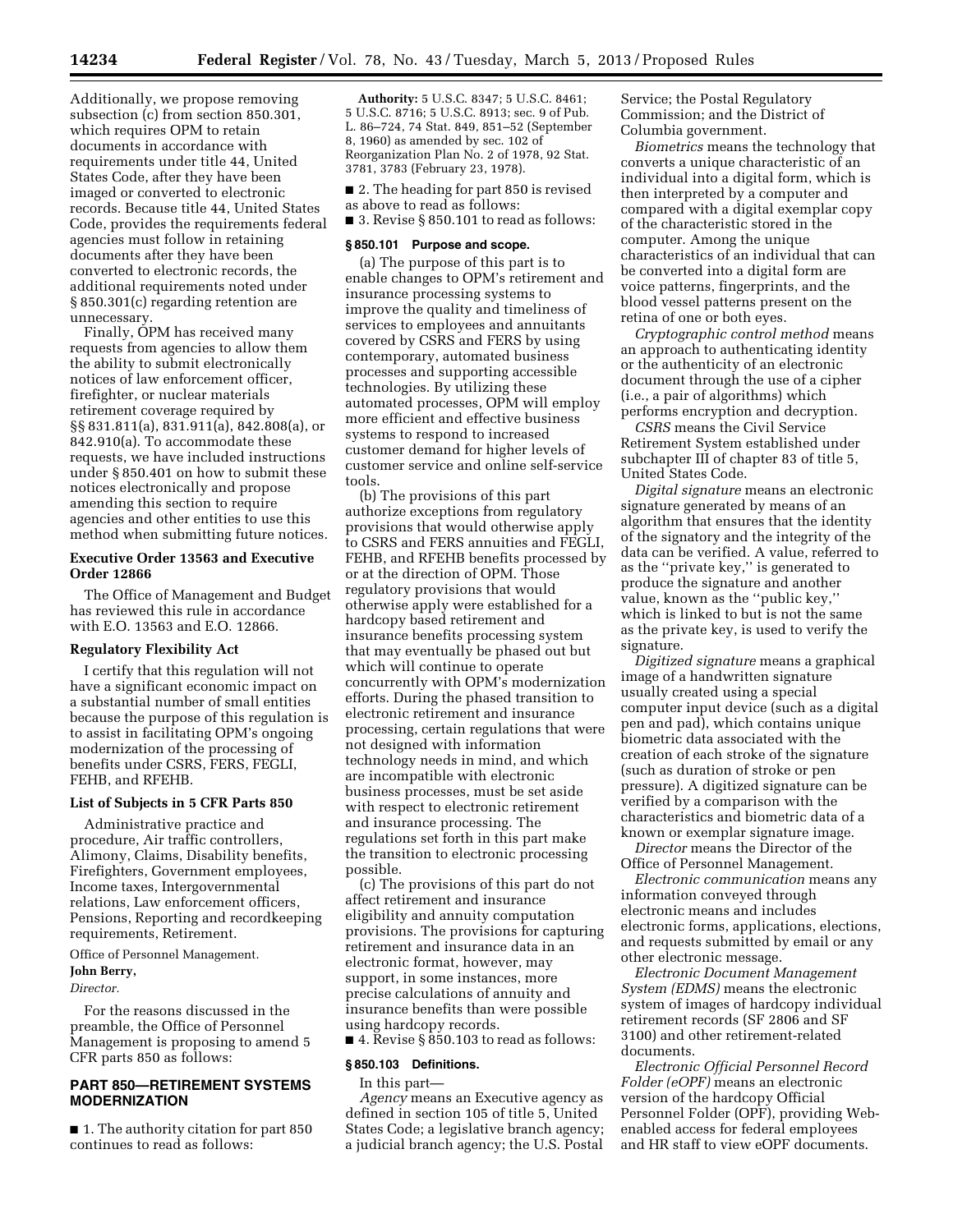*Electronic Individual Retirement Record (eIRR)* means a web-based database that contains certified electronic closeout and fully paid post-56 military service deposit Individual Retirement Records (IRRs), also known as Standard Form (SF) 2806 and SF 3100. The eIRR is stored in the Electronic Individual Retirement Record records storage database (formerly known as the Individual Retirement Record Closeout Data Capture or ICDC records storage database).

*Employee* means an individual, other than a Member of Congress, who is covered by CSRS or FERS.

*Enterprise Human Resources Integration (EHRI) Data System* means the comprehensive electronic retirement record-keeping system that supports OPM's retirement processing across the Federal Government.

*Electronic Retirement Record (ERR)*  means the certified electronic retirement record submitted to OPM as a retirement data feed in accordance with the Guide to Retirement Data Reporting. The ERR is submitted to OPM whenever an Agency would otherwise submit a hardcopy IRR to OPM.

*FEGLI* means the Federal Employees' Group Life Insurance Program established under chapter 87 of title 5, United States Code.

*FEHB* means the Federal Employees Health Benefits Program established under chapter 89 of title 5, United States Code.

*FERS* means the Federal Employees' Retirement System established under chapter 84 of title 5, United States Code.

*Member* means a Member of Congress as defined by section 2106 of title 5, United States Code, who is covered by CSRS or FERS.

*Non-cryptographic method* is an approach to authenticating identity that relies solely on an identification and authentication mechanism that must be linked to a specific software platform for each application.

*Personal identification number (PIN) or password* means a non-cryptographic method of authenticating the identity of a user of an electronic application, involving the use of an identifier known only to the user and to the electronic system, which checks the identifier against data in a database to authenticate the user's identity.

*Public/private key (asymmetric) cryptography* is a method of creating a unique mark, known as a digital signature, on an electronic document or file. This method involves the use of two computer-generated, mathematically-linked keys: A private signing key that is kept private and a

public validation key that is available to the public.

*Retirement Data Repository* means a secure centralized data warehouse that stores electronic retirement data of employees covered under the Civil Service Retirement System or the Federal Employees Retirement System compiled from multiple sources including agencies and Shared Service Centers.

*RFEHB* means the Retired Federal Employees Health Benefits Program established under Public Law 86–724, 74 Stat. 849, 851–52 (September 8, 1960), as amended.

*Shared Service Centers* means processing centers delivering a broad array of administrative services to multiple agencies.

*Shared symmetric key cryptography*  means a method of authentication in which a single key is used to sign and verify an electronic document. The single key (also known as a ''private key'') is known only by the user and the recipient or recipients of the electronic document.

*Smart card* means a plastic card, typically the size of a credit card, containing an embedded integrated circuit or ''chip'' that can generate, store, or process data. A smart card can be used to facilitate various authentication technologies that may be embedded on the same card.

■ 5. Amend § 850.106 by revising paragraph (a)(4) to read as follows:

### **§ 850.106 Electronic signatures.**   $(a) * * * *$

(4)(i) In general, any regulatory requirement under CSRS, FERS, FEGLI, FEHB or RFEHB that a signature be notarized, certified, or otherwise witnessed, by a notary public or other official authorized to administer oaths may be satisfied by the electronic signature of the person authorized to perform those acts when such electronic signature is attached to or logically associated with all other information and records required to be included by the applicable regulation.

(ii) Except as provided in paragraph (iii), a person signing a consent or election for the purpose of electronic notarization under paragraph (i) must be in the physical presence of the notary public or an official authorized to administer oaths.

(iii) The Director may provide in directives issued under § 850.104 that alternative procedures utilized by a notary public or other official authorized to administer oaths (such as audio-video conference technology) will be deemed to satisfy the physical presence requirement for a notarized,

certified, or witnessed election or consent, but only if those procedures with respect to the electronic system provide the same safeguards as are provided by physical presence. \* \* \* \* \*

■ 6. Revise § 850.201 to read as follows:

#### **§ 850.201 Applications for benefits.**

(a) Hardcopy applications and related submissions that are otherwise required to be made to an individual's employing agency (other than by statute) may instead be submitted electronically in such form as the Director prescribes under § 850.104.

(b) Data provided under subpart C of this part are the basis for adjudicating claims for CSRS and FERS retirement benefits, and will support the administration of FEGLI, FEHB and RFEHB coverage for annuitants, under this part.

#### **§ 850.202 [Amended]**

 $\blacksquare$  7. Amend § 850.202 by removing paragraphs  $(b)(1)$  and  $(b)(2)$ . ■ 8. Revise § 850.203 to read as follows:

#### **§ 850.203 Other elections.**

Any other election may be effected in such form as the Director prescribes under § 850.104. Such elections include but are not limited to elections of coverage under CSRS, FERS, FEGLI, FEHB, or RFEHB by individuals entitled to elect such coverage; applications for service credit and applications to make deposit; and elections regarding the withholding of State income tax from annuity payments.

■ 9. Revise § 850.301 to read as follows:

#### **§ 850.301 Electronic records; other acceptable records.**

(a) Acceptable electronic records for retirement and insurance processing by OPM include—

(1) Electronic employee data, including an eIRR or an ERR, submitted by an agency, agency payroll office, or Shared Service Center, or other entity and stored within the EHRI Retirement Data Repository, the eIRR records storage database, or other OPM database.

(2) Electronic Official Personnel Folder (eOPF) data; and

(3) Documents, including hardcopy versions of the Individual Retirement Record (SF 2806 or SF 3100), or data or images obtained from such documents, including images stored in EDMS, that are converted to an electronic or digital form by means of image scanning or other forms of electronic or digital conversion.

(b) Documents that are not converted to an electronic or digital form will